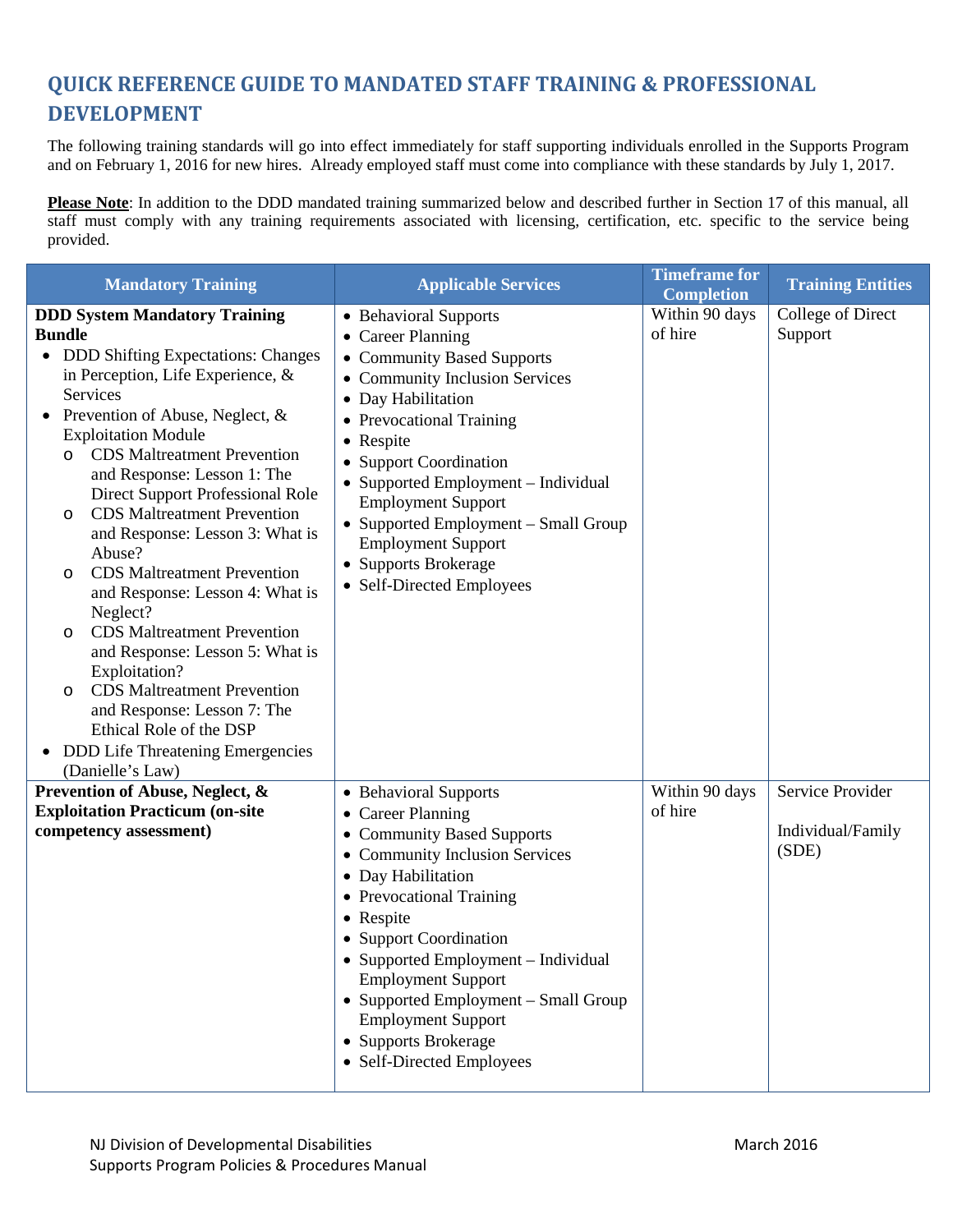| <b>Provider Developed Orientation</b>     | • Career Planning                    | Within 30 days   | Service Provider    |
|-------------------------------------------|--------------------------------------|------------------|---------------------|
| Includes a minimum of the following       | • Community Based Supports           | of hire          |                     |
| topics:                                   | • Community Inclusion Services       |                  |                     |
| • Cultural Competence                     | • Day Habilitation                   |                  |                     |
| <b>Individual Rights</b><br>٠             | • Prevocational Training             |                  |                     |
| Working with Families                     | • Respite                            |                  |                     |
| <b>Incident Reporting</b>                 | • Support Coordination               |                  |                     |
|                                           | • Supported Employment - Individual  |                  |                     |
|                                           | <b>Employment Support</b>            |                  |                     |
|                                           | • Supported Employment - Small Group |                  |                     |
|                                           | <b>Employment Support</b>            |                  |                     |
|                                           | • Supports Brokerage                 |                  |                     |
| <b>Individual/Family Developed</b>        | • Self-Directed Employees (SDEs)     | Within 30 days   | Individual/Family   |
| <b>Orientation</b>                        |                                      | of hire          |                     |
| Topics covered should assist the SDE in   |                                      |                  |                     |
| getting to know the individual and may    |                                      |                  |                     |
| include the following suggestions:        |                                      |                  |                     |
| Great things about the individual         |                                      |                  |                     |
| Areas of importance to the individual     |                                      |                  |                     |
| Best ways to support the individual       |                                      |                  |                     |
| Information about how the individual      |                                      |                  |                     |
| communicates                              |                                      |                  |                     |
| Individual rights<br>$\bullet$            |                                      |                  |                     |
| Working with families                     |                                      |                  |                     |
| <b>Incident Reporting</b>                 |                                      |                  |                     |
| <b>Support Coordination Orientation</b>   | • Support Coordination               | Prior to         | College of Direct   |
| • Prerequisite Support Coordination       |                                      | delivering       | Support             |
| <b>Orientation Lessons</b>                |                                      | services         | $\&$                |
| Person-Centered Planning &<br>$\bullet$   |                                      |                  | The Boggs Center    |
| <b>Connection to Community Supports</b>   |                                      |                  | on Developmental    |
|                                           |                                      |                  | <b>Disabilities</b> |
| <b>Employment Specialist Foundations:</b> |                                      | Within the $1st$ | The Boggs Center    |
| <b>Basic Knowledge and Skills</b>         | • Career Planning                    | year of hire     | on Developmental    |
| Overview, Assessment/Discovery            |                                      |                  | <b>Disabilities</b> |
| Marketing & Job Development<br>٠          | • Supported Employment – Individual  | Within 90 days   |                     |
| Instruction & Data Collection<br>٠        | <b>Employment Support</b>            | of hire          | <b>OR</b>           |
| Retention & Long Term Follow<br>٠         | • Supported Employment – Small Group |                  |                     |
| Along                                     | <b>Employment Support</b>            |                  | Division approved   |
| <b>OR</b>                                 |                                      |                  | alternate training  |
| • Division approved alternate training    |                                      |                  | entity              |
| <b>Medicaid Training for NJ Support</b>   | • Support Coordination               | Within 90 days   | College of Direct   |
| <b>Coordinators</b>                       |                                      | of hire          | Support             |
| <b>Support Coordination Modules</b>       | • Support Coordination               | Within 90 days   | College of Direct   |
|                                           |                                      | of hire          | Support             |
| <b>A Support Coordinator's Guide to</b>   | • Support Coordination               | Within 90 days   | College of Direct   |
| <b>Navigating the Employment Service</b>  |                                      | of hire          | Support             |
| <b>System</b>                             |                                      |                  |                     |
| <b>Cultural Competence</b>                | • Support Coordination               | Within 90 days   | College of Direct   |
|                                           |                                      | of hire          | Support             |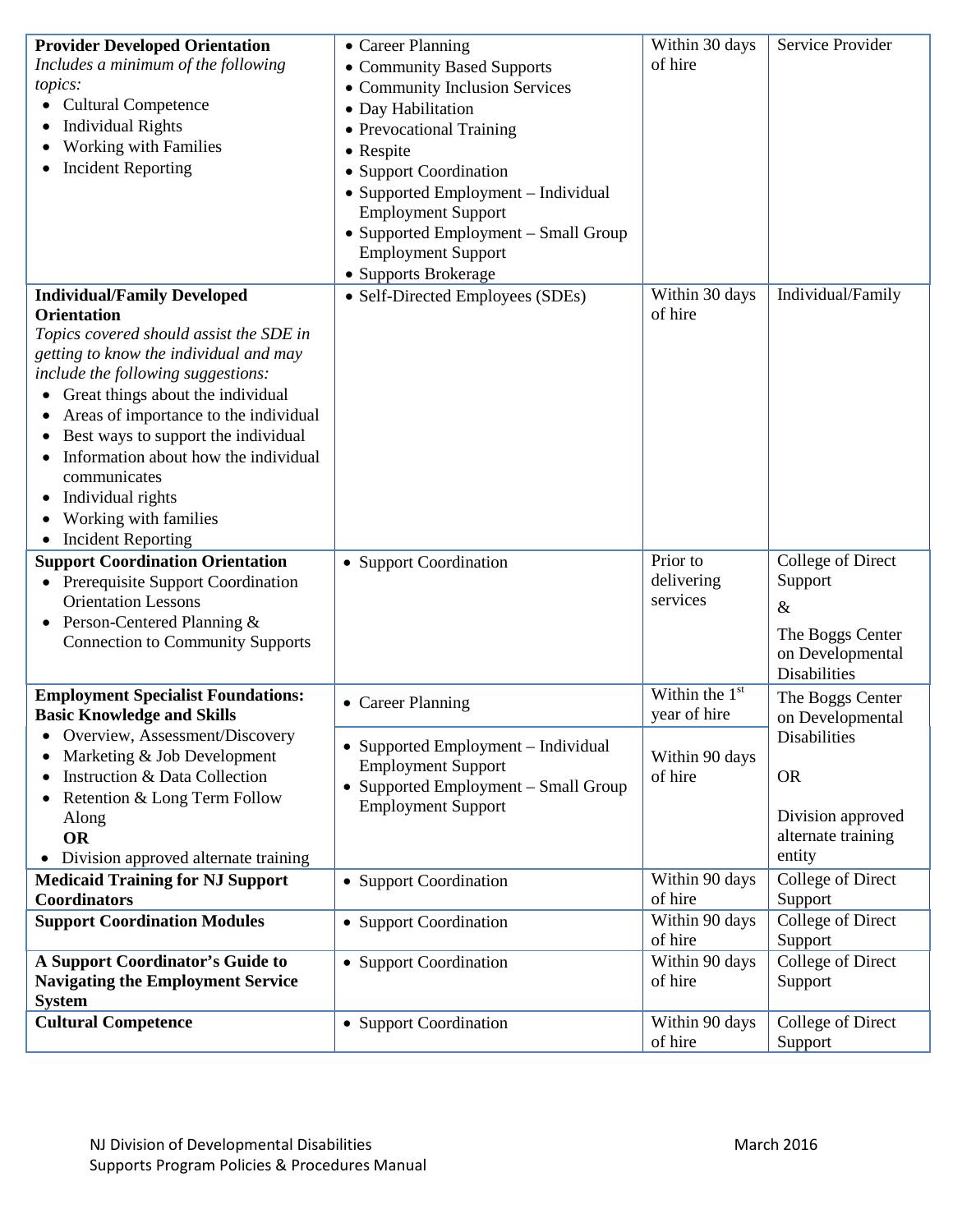| <b>Medication</b><br>(Unless medications are not being)<br>distributed)<br>• Introduction<br>An Overview of Direct Support Roles<br>in Medication Support<br><b>Medication Basics</b><br>Working with Medications<br>Administration of Medications and<br>Treatments<br>Follow-up, Communication, and<br>Documentation of Medications                                                                                                                                                                       | • Community Based Supports<br>• Community Inclusion Services<br>• Day Habilitation<br>• Prevocational Training<br>• Respite<br>• Self-Directed Employees               | Prior to<br>administering<br>medications                                                      | College of Direct<br>Support                                                                     |
|-------------------------------------------------------------------------------------------------------------------------------------------------------------------------------------------------------------------------------------------------------------------------------------------------------------------------------------------------------------------------------------------------------------------------------------------------------------------------------------------------------------|------------------------------------------------------------------------------------------------------------------------------------------------------------------------|-----------------------------------------------------------------------------------------------|--------------------------------------------------------------------------------------------------|
| <b>Medication Practicum (on-site</b><br>competency assessment)<br>(Unless medications are not being<br>distributed)                                                                                                                                                                                                                                                                                                                                                                                         | • Community Based Supports<br>• Community Inclusion Services<br>· Day Habilitation<br>• Prevocational Training<br>• Respite<br>• Self-Directed Employees (SDE version) | Prior to<br>administering<br>medications<br>and annually<br>thereafter                        | Service Provider<br>Individual/Family<br>(SDE)                                                   |
| <b>Cardio Pulmonary Resuscitation (CPR)</b><br><b>Standard First Aid</b>                                                                                                                                                                                                                                                                                                                                                                                                                                    | • Community Based Supports<br>• Community Inclusion Services<br>• Day Habilitation<br>• Prevocational Training<br>• Respite<br>• Self-Directed Employees               | Prior to<br>assuming sole<br>responsibility<br>of an individual<br>receiving<br>services      | Nationally Certified<br><b>Training Programs</b><br>for CPR and for<br><b>Standard First Aid</b> |
| <b>CPR Recertification</b><br><b>Standard First Aid Recertification</b>                                                                                                                                                                                                                                                                                                                                                                                                                                     | • Community Based Supports<br>• Community Inclusion Services<br>• Day Habilitation<br>• Prevocational Training<br>• Respite<br>• Self-Directed Employees               | In accordance<br>with<br>timeframes<br>established by<br>the certified<br>training<br>program | Nationally Certified<br><b>Training Programs</b><br>for CPR and for<br><b>Standard First Aid</b> |
| <b>Fire Evacuation &amp; Emergency</b><br><b>Procedures</b>                                                                                                                                                                                                                                                                                                                                                                                                                                                 | • Day Habilitation<br>• Prevocational Training (when service is<br>facility based)                                                                                     | Annually                                                                                      | Service Provider                                                                                 |
| <b>Universal Precautions</b>                                                                                                                                                                                                                                                                                                                                                                                                                                                                                | • Day Habilitation<br>• Prevocational Training (when service is<br>facility based)                                                                                     | Annually                                                                                      | Service Provider                                                                                 |
| <b>Specialized Staff Training</b><br>May include but is not limited to the<br>following:<br>Specialized diets/mealtime needs<br>Mobility procedures and safe use of<br>mobility devices<br>Seizure management and support<br>Assistance, care, and support for<br>individuals with specific needs related<br>to physical and/or medical conditions<br>Assistance, care, and support for<br>individuals with identified mental<br>health and/or behavioral needs (must<br>comply with relevant DDD policies) | • Community Based Supports<br>• Community Inclusion Services<br>• Day Habilitation<br>• Prevocational Training<br>• Respite<br>• Self-Directed Employees               | Within 90 days<br>of hire, as<br>needed                                                       | Service Provider<br>Individual/Family<br>(SDE)                                                   |